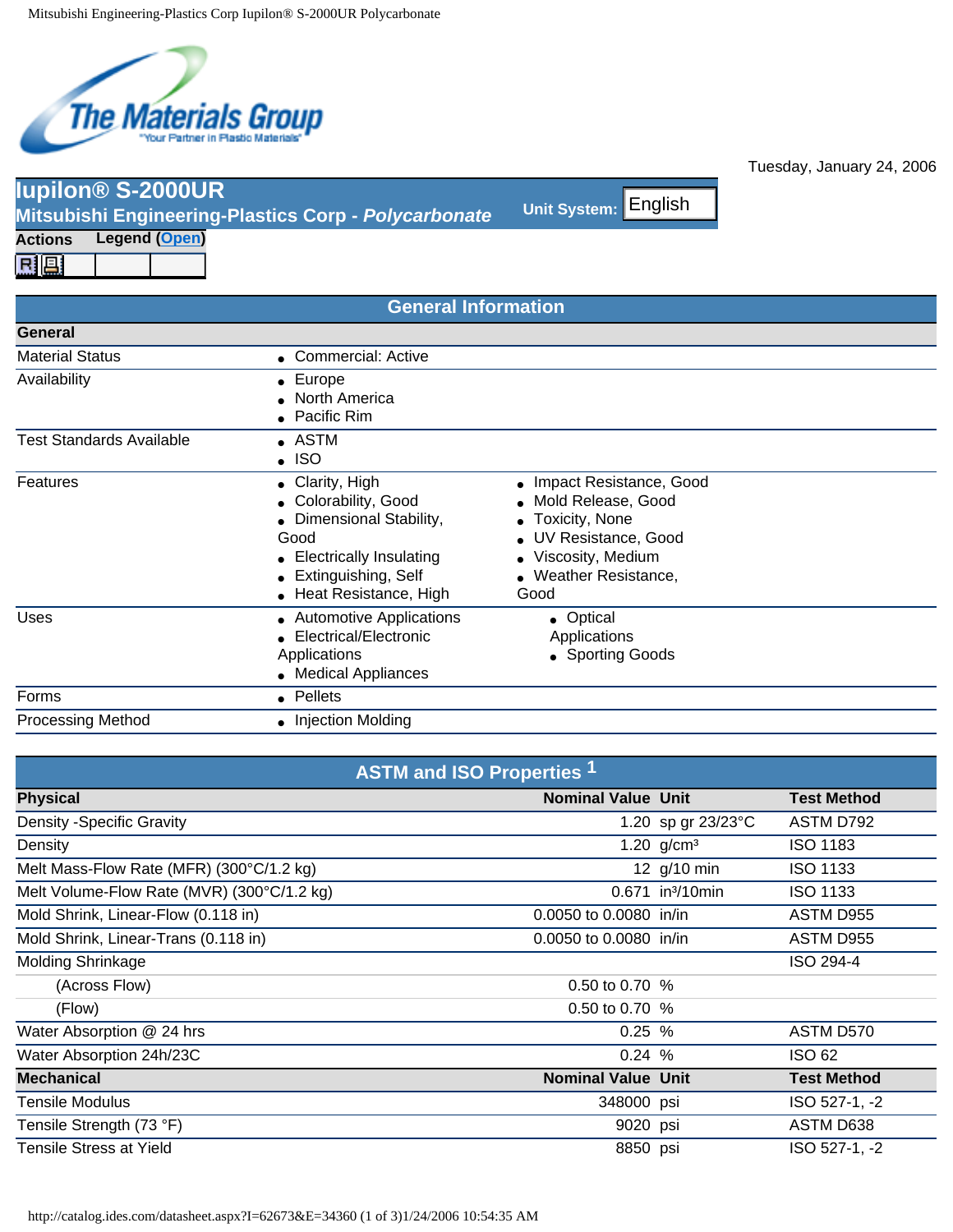Mitsubishi Engineering-Plastics Corp Iupilon® S-2000UR Polycarbonate

| Tensile Strain at Yield                             | 5.6 %                          | ISO 527-1, -2      |
|-----------------------------------------------------|--------------------------------|--------------------|
| Tensile Elongation @ Brk (73 °F)                    | 120 %                          | ASTM D638          |
| Nominal Tensile Strain at Break                     | 110 %                          | ISO 527-1, -2      |
| Flexural Modulus (73 °F)                            | 334000 psi                     | ASTM D790          |
| <b>Flexural Modulus</b>                             | 334000 psi                     | <b>ISO 178</b>     |
| Flexural Strength (73 °F)                           | 12400 psi                      | ASTM D790          |
| <b>Flexural Strength</b>                            | 13500 psi                      | <b>ISO 178</b>     |
| Impact                                              | <b>Nominal Value Unit</b>      | <b>Test Method</b> |
| Charpy Notched Impact Strength (73 °F)              | 36.2 ft-lb/in <sup>2</sup>     | <b>ISO 179</b>     |
| Charpy Unnotched Impact Strength (73 °F)            | No Break ft-lb/in <sup>2</sup> | <b>ISO 179</b>     |
| Notched Izod Impact (0.126 in)                      | 16.3 ft-lb/in                  | ASTM D256          |
| <b>Hardness</b>                                     | <b>Nominal Value Unit</b>      | <b>Test Method</b> |
| <b>Rockwell Hardness</b>                            |                                | ASTM D785          |
| (M-Scale)                                           | 65                             |                    |
| (R-Scale)                                           | 123                            |                    |
| <b>Thermal</b>                                      | <b>Nominal Value Unit</b>      | <b>Test Method</b> |
| DTUL @66psi - Unannealed                            | 302 °F                         | ASTM D648          |
| HDT B (0.45 MPa) Unannealed                         | 289 °F                         | ISO 75B-1, -2      |
| DTUL @264psi - Unannealed                           | 277 °F                         | ASTM D648          |
| HDT A (1.80 MPa) Unannealed                         | 264 °F                         | ISO 75A-1, -2      |
| CLTE, Flow (68 to 176°F (20 to 80°C))               | 0.000036 in/in/°F              | ASTM D696          |
| Coefficient of Linear Thermal Expansion, Flow       | 0.000036 in/in/°F              | ISO 11359-1, -2    |
| Coefficient of Linear Thermal Expansion, Transverse | 0.000037 in/in/°F              | ISO 11359-1, -2    |
| <b>Electrical</b>                                   | <b>Nominal Value Unit</b>      | <b>Test Method</b> |
| <b>Surface Resistivity</b>                          | $1.0E+15$ ohms                 | ASTM D257          |
| <b>Surface Resistivity</b>                          | 6.0E+15 ohms                   | IEC 60093          |
| <b>Volume Resistivity</b>                           | 2.1E+16 ohm-cm                 | ASTM D257          |
| <b>Volume Resistivity</b>                           | 3.0E+16 ohm-cm                 | IEC 60093          |
| Dielectric Strength                                 | 508 V/mil                      | ASTM D149          |
| Dielectric Constant (1E+6 Hz)                       | 2.850                          | ASTM D150          |
| Dissipation Factor (1E+6 Hz)                        | 0.0082                         | ASTM D150          |
| <b>Dissipation Factor</b>                           |                                | IEC 60250          |
| (100 Hz)                                            | 0.000600                       |                    |
| $(1E+6 Hz)$                                         | 0.00900                        |                    |
| Comp Track Index                                    | 280 V                          | IEC 60112          |
| <b>Electric Strength</b>                            |                                | IEC 60243-1        |
| $(0.0394)$ in)                                      | 790 V/mil                      |                    |
| $(0.118$ in)                                        | 460 V/mil                      |                    |
| <b>Relative Permittivity</b>                        |                                | IEC 60250          |
| (100 Hz)                                            | 3.10                           |                    |
| $(1E+6 Hz)$                                         | 3.10                           |                    |
| <b>Additional Properties</b>                        |                                |                    |